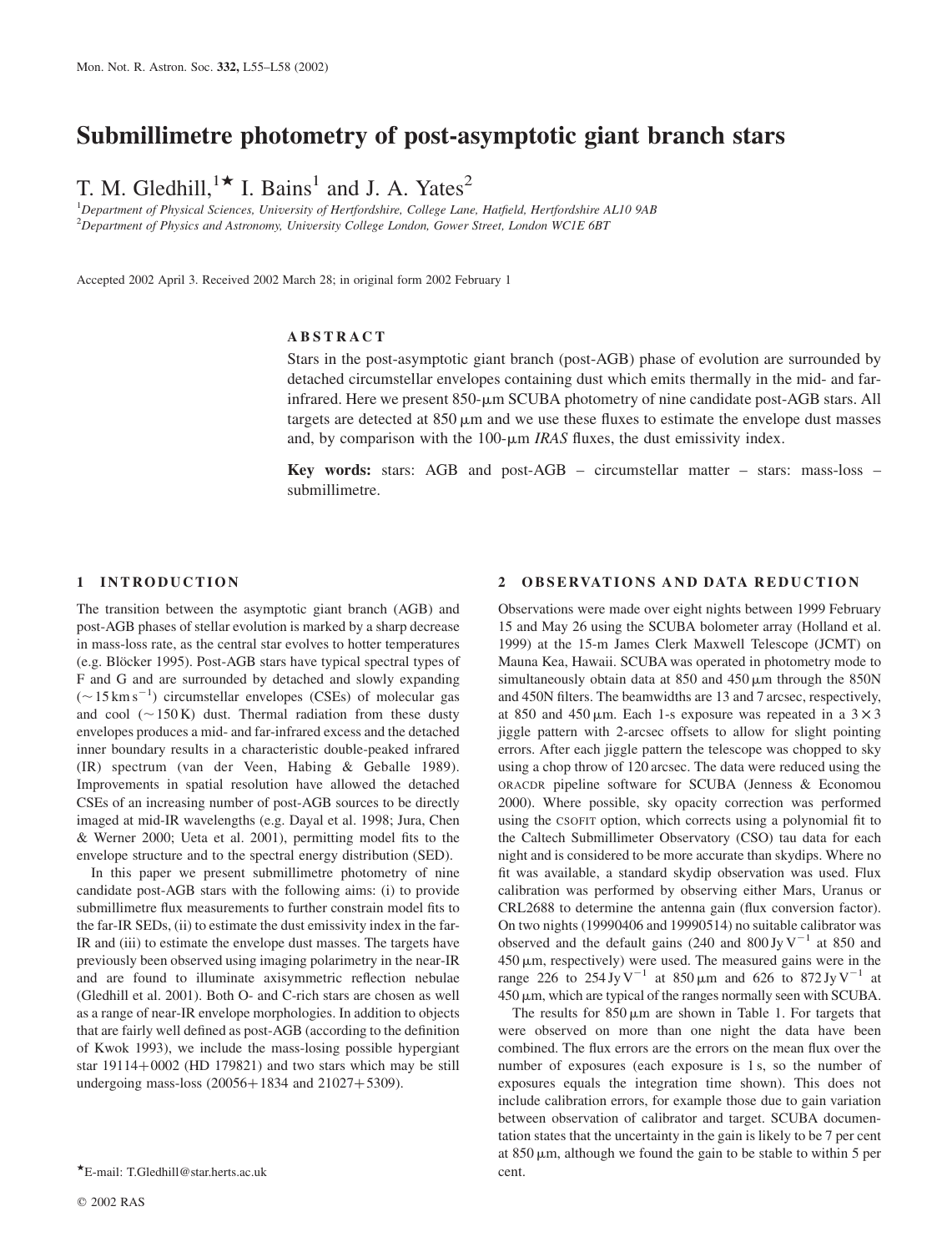# 3 RESULTS AND DISCUSSION

All targets are detected at  $850 \,\mu m$ , with the possible exception of  $18095+2704$  where the signal is less than  $2\sigma$ . In the case of  $19500 - 1709$ , the observed coordinates were 10 arcsec east of the optical position of the star, so the flux here is a lower limit (as indicated in Table 1). It is possible that the  $850$ - $\mu$ m emission of our targets is extended relative to the SCUBA beam, in which case all fluxes are lower limits. However, a previous measurement of 19114+0002 at 800  $\mu$ m by van der Veen et al. (1994) gave  $F_{800} =$  $227 \pm 17$  mJy, which is identical within errors to our 850-µm measurement. These authors used the UKT14 instrument at JCMT, which had a clear aperture of 18 arcsec on the sky, larger than the 13-arcsec SCUBA beamwidth. As at optical and near-IR wavelengths  $19114 + 0002$  is the most extended envelope of our sample (Ueta, Meixner & Bobrowsky 2000; Gledhill et al. 2001), this then gives us confidence that, at  $850 \,\mu m$ , our targets are not extended relative to the SCUBA beam.

At 450  $\mu$ m we detected only two targets:  $F_{450} = 166.7 \pm$ 43.9 mJy for  $17436 + 5003$  and  $F_{450} = 820.2 \pm 32.9$  for 19114+0002. However, as the SCUBA beamwidth is only 7 arcsec at  $450 \mu m$ , it is unlikely that we are measuring all of the flux at this wavelength. A UKT14 (18-arcsec aperture) measurement of 19114+0002 gives  $F_{450} = 1220 \pm 120$  mJy (van der Veen et al. 1994), substantially higher than our measurement. We therefore

Table 1. SCUBA photometry at  $850 \,\mu m$  of post-AGB objects. The observation dates (Obs. Date) in 1999 are in day/month format, the total integration times (Int.) in s and the measured flux density  $(F_{850})$  in mJy. Note that the flux errors do not include calibration errors and reflect the signal-to-noise ratio of the observations.

| <b>IRAS</b> Target | Obs. Date     | Int. $(s)$ | $F_{850}$ (mJy) |
|--------------------|---------------|------------|-----------------|
| $17436 + 5003$     | 26/5          | 1350       | $47.8 \pm 2.1$  |
| $18095 + 2704$     | 15/2, 16/2    | 1350       | $1.9 \pm 1.5$   |
| $19114 + 0002$     | 17/2, 26/5    | 1062       | $233.5 \pm 2.1$ |
| $19475 + 3119$     | 13/5          | 234        | $32.0 \pm 5.4$  |
| $19500 - 1709$     | 17/2, 26/5    | 2250       | $>11.4 \pm 1.4$ |
| $20000+3239$       | $6/4$ , $7/4$ | 657        | $30.9 \pm 2.5$  |
| $20028 + 3910$     | 7/4           | 450        | $35.5 \pm 2.7$  |
| 20056+1834         | 7/4, 14/5     | 1143       | $21.8 \pm 1.8$  |
| 21027+5309         | 14/5          | 448        | $15.0 \pm 3.2$  |

consider our  $450$ - $\mu$ m fluxes to be affected by the small SCUBA beamwidth and do not discuss them further.

#### 3.1 Dust emissivity

The dust emissivity at far-IR wavelengths is normally approximated by a power law, with emissivity  $Q_{\nu} \propto \nu^{p}$ , where p is the emissivity index. To estimate  $p$  for the objects in our sample we compare our measured 850- $\mu$ m fluxes with the 100- $\mu$ m IRAS fluxes and errors from the Point Source Catalog V2 (listed in Table 2). Assuming an optically thin dust shell, the flux from the shell at frequency  $\nu$  is  $F_v \propto Q_v B_v(T_d)$ , where  $B_v(T_d)$  is the Planck function for dust at temperature  $T<sub>d</sub>$ . The expected flux ratio between frequencies  $\nu_1$  and  $\nu_2$  is then given by

$$
F_{\nu_1}/F_{\nu_2} = (\nu_1/\nu_2)^p [B_{\nu_1}(T_d)/B_{\nu_2}(T_d)] \tag{1}
$$

The values of p obtained for each target, assuming  $T<sub>d</sub> = 120$  K, are given in Table 2.

Our choice of  $T<sub>d</sub> = 120$  K will influence the estimated values of p, so we examine this assumption briefly. Model fits to the mid- and far-IR emission of detached dust shells indicate dust temperatures typically ranging from 140–200 K at the inner edge of the shell (e.g. Meixner et al. 1997; Dayal et al. 1998; Jura & Werner 1999). This is consistent with the observed type III and IV SEDs (van der Veen et al. 1989) which peak around  $25 \mu$ m (Table 2). In practice, the dust will not be isothermal. For an optically thin shell in radiative equilibrium, the dust temperature decreases as  $T_d(\phi) \propto \phi^{-2/(4+p)}$ , where  $\phi$  is the angular offset from the star. For example, taking  $T_d = 170$  K at 1-arcsec offset from the star, then the dust temperature is  $78$  K at the edge of the  $850 \,\mu m$ SCUBA beam for  $p = 1$ , so that emission from dust at a range of temperatures will be observed. However, a variation of  $\pm 30$  K about  $T_d = 120$  K results in a variation in the estimated value of p of less than  $\mp 0.1$ , which is within the errors for most of our sources. A further source of error in  $p$  could be overestimation of the  $100 \mu m$  IRAS fluxes due to contamination by Galactic cirrus emission. We have examined the *IRAS* 100- $\mu$ m images to determine the background level close to the sources. Apart from those with only an upper flux limit (L in Table 2), where background dominates the source fluxes as might be expected, the only other source where the background is comparable to the source flux is  $19475 + 3119$ .

Table 2. Distance estimates, spectral types, O/C chemistry, SED classifications, near-IR morphology and 100-µm IRAS fluxes, from the literature. Where more than one distance estimate is found, the average is quoted. A dagger (†) indicates an assumed distance. The near-IR morphologies (from Gledhill et al. 2001) are S: Shell, B: Bipolar and C: Core-dominated. The derived values for the emissivity index,  $p$ , dust mass absorption coefficient,  $\chi_{850}$  and envelope dust mass (powers of 10 in brackets) are given (see text).

| <b>IRAS</b> Target | $D$ (kpc)        | Spec. Typ.           | Chem.            | <b>SED</b>       | Morph. | $F_{100}$ (Jy)   | $\boldsymbol{p}$ | $\chi_{850}$ (cm <sup>2</sup> g <sup>-1</sup> ) | $M_{\rm d}$ (M <sub><math>\odot</math></sub> ) |
|--------------------|------------------|----------------------|------------------|------------------|--------|------------------|------------------|-------------------------------------------------|------------------------------------------------|
| $17436 + 5003$     | 1.2 <sup>a</sup> | $F3Ih^b$             | $O^b$            | $IVa^e$          | S      | $48.7 \pm 3.4$   | 1.5              | 1.6                                             | $4.5(-4)$                                      |
| $18095 + 2704$     | $2.2^{f,e}$      | $F3Ih^b$             | $O^b$            | $IVa^e$          | B      | $5.6 \pm 0.5$    | 2.0              | 0.9                                             | $1.1(-4)$                                      |
| $19114 + 0002$     | $6.0^n$          | G5Ia <sup>c</sup>    | $O^{c}$          | $IVb^e$          | S      | $168.1 \pm 20.2$ | 1.4              | 1.8                                             | $5.0(-2)$                                      |
| $19475 + 3119$     | $5.4^{n,v}$      | F3Ia <sup>g</sup>    |                  |                  | S      | $14.8 \pm 1.2$   | 1.2              | 2.3                                             | $4.3(-3)$                                      |
| $19500 - 1709$     | $2.0^{d,n}$      | $F2-6$ <sup>c</sup>  | $C^{\gamma c,w}$ | $I V h^e$        | B      | $18.2 \pm 2.0$   | < 1.7            | >1.2                                            | $>4.0(-4)$                                     |
| $20000+3239$       | $1.0^{+}$        | $G8Ia^{b,h}$         | $C^{b,h}$        | III <sup>q</sup> | B      | 43.1L            | < 1.7            | >1.2                                            | $< 2.7(-4)$                                    |
| $20028 + 3910$     | $2.9^{g,v}$      |                      | $C_2^l$          | III <sup>p</sup> | B      | $46.5 \pm 4.7$   | 1.7              | 1.2                                             | $2.7(-3)$                                      |
| $20056 + 1834$     | $0.5^m$          | G O I a <sup>m</sup> |                  | 600K             | C      | 2.8L             | < 0.6            | >4.8                                            | $< 1.2(-5)$                                    |
| $21027 + 5309$     | $1.8^{l}$        | C8.3 <sup>l</sup>    | $C^{k,l}$        |                  | C      | 8.0 <sub>L</sub> | < 1.2            | >2.3                                            | $< 2.2(-4)$                                    |

Notes: "Skinner et al. 1994; <sup>b</sup>Meixner et al. 1999; "Hrivnak, Kwok & Volk 1989; "Bujarrabal, Alcolea & Planesas 1992; "van der Veen et al. 1989; Hrivnak, Kwok & Volk 1988; <sup>g</sup>Likkel et al. 1991; <sup>h</sup>Hrivnak 1995; <sup>*H*</sup>u et al. 1994; <sup>k</sup>Kwok, Volk & Bidelman 1997; <sup>1</sup>Cohen & Hitchen 1997; <sup>1</sup>Cohen & Hitchen 1990; <sup>9</sup>Omont et al. Cohen & Hitchon 1996; "Menzies & Whitelock 1988; "Likkel et al. 1987; "Ueta et al. 2000; "Manchado et al. 1989; "Omont et al. 1993; <sup>*w*</sup>Justtanont et al. 1992.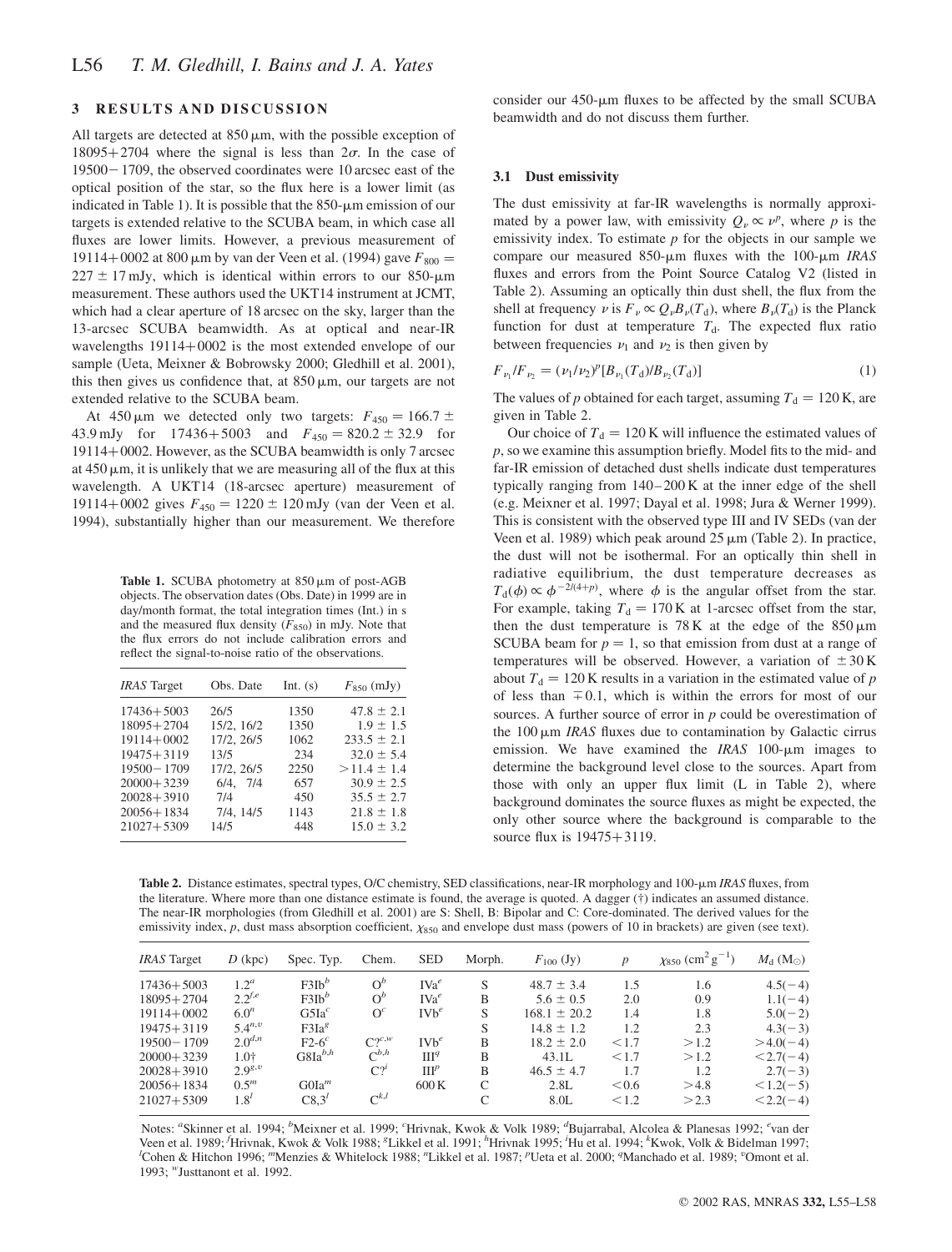#### 3.1.1 Variation across the sample

For spherical grains composed of pure crystalline dielectric or metallic materials we expect  $p = 2$ , when the wavelength is much larger than the grain size (Bohren & Huffman 1983). A value of  $p < 2$  may indicate an amorphous grain material, large grains  $(x = 2\pi a/\lambda > 1$ , where a is grain radius) and/or non-spherical grains. We know that most grains must be  $\leq 1 \mu m$  in size  $(x \leq 1)$  in the far-IR) because near-IR polarimetric observations show that all the targets are significantly polarized, with many exhibiting linear polarizations of 20 per cent or more (Cohen & Schmidt 1982; Trammel, Dinerstein & Goodrich 1994; Gledhill et al. 2001). However, because different populations of grains may be responsible for the scattering and the far-IR emission, it is still possible that a value of  $p < 2$  is due to the presence of large grains.

The first seven sources in Table 2 have F or G spectral types and/or type III or IV SEDs. Apart from  $19475+3119$ , they have emissivity index in the range 1.4 to 2.0 (although two are upper limits). These objects are known to illuminate axisymmetric reflection nebulosities (e.g. Gledhill et al. 2001) and have been classified as post-AGB. The C-rich  $21-\mu m$  feature source 20000+3239 (Kwok, Hrivnak & Geballe 1995) has  $p < 1.7$ , as has  $19500 - 1709$  which has a weak  $21$ - $\mu$ m feature (Justtanont et al. 1992). Although the chemistry of  $20028 + 3910$  is uncertain, it may be C-rich on the basis of a non-detection of OH (Hu et al. 1994) and has  $p = 1.7$ . The post-AGB nature of 19114 + 0002 is now doubtful (e.g. Jura, Velusamy & Werner 2001) but it is interesting that it has a similar emissivity index ( $p = 1.4$ ) to 17436+5003 ( $p = 1.5$ ). Both these sources are O-rich and possess optically thin, dusty CSEs with clearly resolved inner boundaries (e.g. Gledhill et al. 2001). They also have unusual spectral features in the  $10-20 \,\mu m$ range (Justtanont et al. 1992) that may indicate a similar envelope chemistry.  $19475 + 3119$  is thought to be in the post-AGB phase (e.g. Kwok 1993) but has a near-IR scattering nebula with an unusual morphology. It also has unusual IRAS colours for a post-AGB star (the *IRAS* 60- $\mu$ m flux is greater than that at  $25 \mu m$ ).

Both  $21027+5309$  and  $20056+1834$  are clearly different in nature to the other sources. They were found to have highly aligned polarization vectors in the near-IR (Gledhill et al. 2001) but with no evidence for a resolved scattering nebula, as seen in the other targets. This compact nature, in combination with evidence for ongoing mass-loss and variability, led these authors to suggest that both  $21027+5309$  and  $20056+1834$  are at an earlier phase of evolution and are still in the process of building up their CSEs. The high linear polarization of the carbon star  $21027+5309$  led Cohen & Schmidt (1982) to postulate an edge-on dust disc around this object. The SED of 20056+1834 peaks at  $\lt 10 \,\mu$ m, indicating a warmer,  $\sim$  600-K detached dust shell around this star (Menzies & Whitelock 1988). This object has an emissivity index of  $p < 0.6$ , much lower than the rest of the sample (note that increasing the value of  $T<sub>d</sub>$  used to calculate p would reduce its value even further). Such a low value of  $p$  would normally indicate large grains, but its polarization in the J band is 14 per cent, and grains larger than a few microns would not produce this level of polarization by scattering. It is possible that the near-IR polarization in  $20056+1834$  is produced dichroically by extinction by aligned grains, which could also be large. This could explain the wavelength dependence of the polarization (14 per cent at J and 7 per cent at H; Gledhill et al. 2001) as well as the far-IR emissivity.

#### 3.2 Dust masses

The  $850$ - $\mu$ m fluxes can be used to estimate the dust mass of the envelopes as they will be optically thin at this wavelength. Using the Rayleigh–Jeans form for the Planck function, the mass of radiating dust at temperature  $T<sub>d</sub>$  responsible for the measured flux,  $F<sub>\nu</sub>$  is given by (e.g. Hildebrand 1983)

$$
M_{\rm d} = (F_{\nu} \lambda^2 D^2) / (2kT \chi_{\nu}),\tag{2}
$$

where  $\chi_{\nu}$  is the dust mass absorption coefficient given for spherical grains of radius a and bulk density  $\rho_{gr}$  by

$$
\chi_{\nu} = (3Q_{\nu})/(4a\rho_{\rm gr}).\tag{3}
$$

Approximating  $Q_{\nu}$  as a power law such that

$$
Q_{\nu} = Q_0 a(\lambda_0/\lambda)^p, \tag{4}
$$

then with the assumption that  $\lambda \ge a$ , we may use the values  $Q_0 =$ 40 cm<sup>-1</sup> and  $\lambda_0 = 250 \,\mu\text{m}$  given by Hildebrand (1983). With  $\rho_{\text{gr}} =$  $3 \text{ g cm}^{-3}$  and using our calculated values for p we obtain dust mass absorption coefficients at  $850 \,\mu m$  for each source (Table 2). Assuming  $T<sub>d</sub> = 120$  K, equation (2) becomes

$$
M_{\rm d}(\rm M_{\odot}) = 1.06 \times 10^{-5} F_{850} (\rm mJy) D^2 (\rm kpc) / \chi_{850} (\rm cm^2 \, g^{-1}), \tag{5}
$$

giving the estimated dust masses shown in Table 2. These estimates of  $M_d$  are likely to be uncertain by at least a factor of 2, reflecting the uncertainty in the distance estimate and our assumption that  $T<sub>d</sub> = 120$  K. Where dust masses have previously been estimated, our results are generally consistent within errors for an equivalent distance. In the case of  $19114+0002$ , the SCUBA estimate of 0.05 M<sub> $\odot$ </sub> is consistent with previous estimates of 0.03 and 0.04 M $\odot$ from mid-IR imaging (Jura & Werner 1999; Hawkins et al. 1995) and  $0.08 M_{\odot}$  from near-IR scattering models (Gledhill & Takami 2001). Likkel et al. (1991) estimate dust masses for six of our targets from  $60$ - $\mu$ m *IRAS* fluxes and, for an equivalent distance, these agree within a factor of 2 with our results, with the exception of  $20000+3239$ , where our estimate is 10 times greater.

The derived dust masses may be used to estimate the mass of gas in the envelope by assuming a value for the gas-to-dust mass ratio. Assuming a gas-to-dust mass ratio of 200 then, with the exception of the probable hypergiant  $19114+0002$ , the post-AGB candidates have CSE masses of less than  $1 M_{\odot}$  using the distances given in Table 2. Of these, only  $19475 + 3119$  and  $20028 + 3910$  have masses greater than  $0.1 M_{\odot}$ . The smallest CSE mass is measured for  $20056 + 1834$ , which again may indicate its relative youth. Independent estimates of the CSE mass may be obtained from CO measurements: Bujarrabal et al. (2001) quote CO masses of  $6.1 \times$  $10^{-2}$  and 5.5 M<sub>o</sub>, respectively, for 17436 + 5003 and 19114 + 0002 (adjusted for differences in assumed distance), both of which would be consistent within a factor of 2 with our estimates assuming a gas-to-dust mass ratio of 200.

## 4 CONCLUSIONS

We present  $850-\mu m$  SCUBA photometry observations of nine candidate post-AGB stars, all of which are detected, indicating that they possess dusty circumstellar envelopes (CSEs). We calculate  $p$ , the exponent of the dust emissivity  $(Q_v \propto v^p)$ , from the 100- and 850-µm flux ratios and find that p lies in the range from 1.4 to 2 for objects that are thought to be sources with detached envelopes (six out of nine sources). The remaining three objects are disparate from the detached envelope sources in a number of ways and have